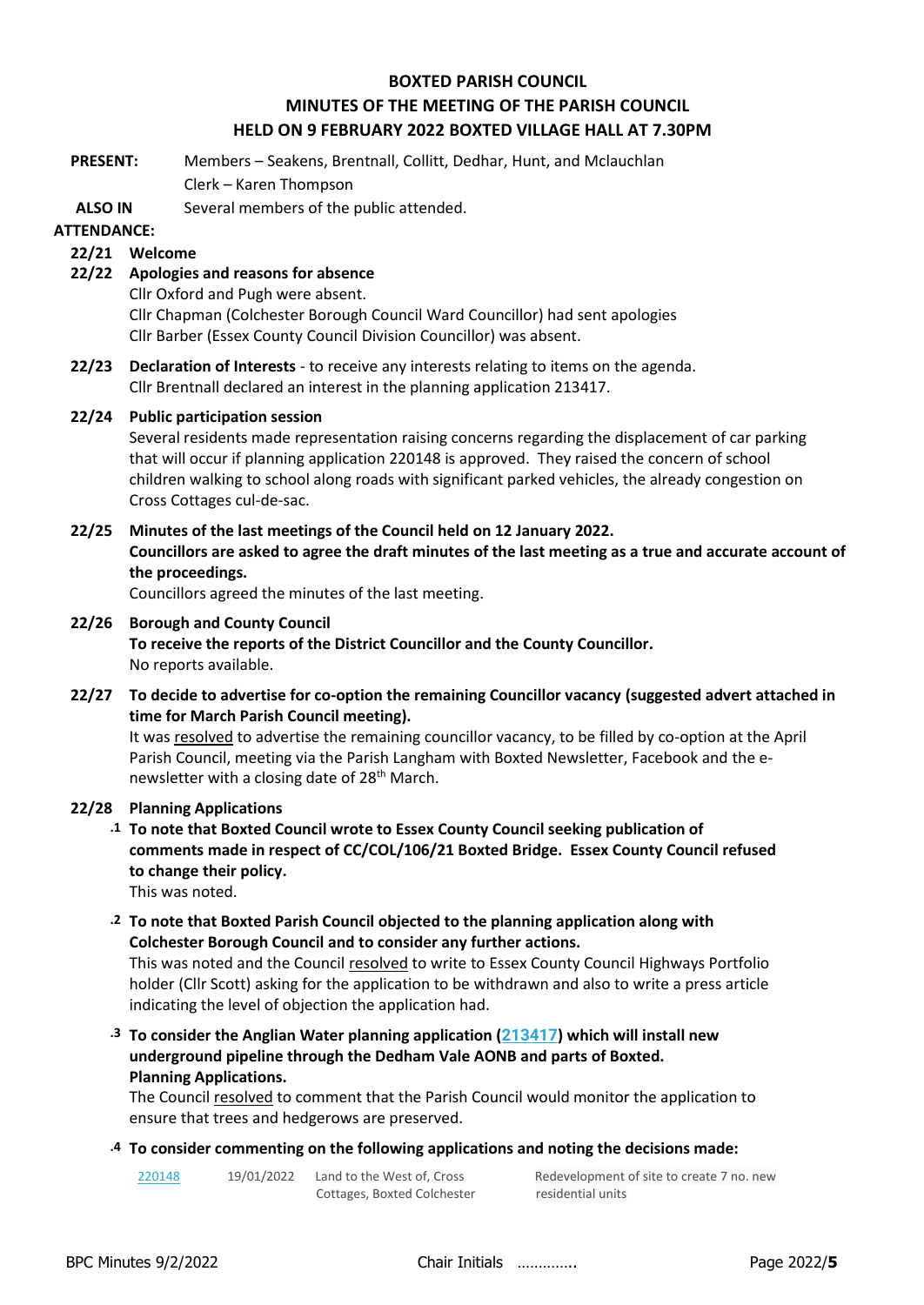The Council resolved to object to the planning application on the grounds that the garage site was provided for parking of those living in Cross Cottages and by not providing sufficient parking within the application for the current requirement plus a new requirement will displace parking on to already congested roads increasing school children risk and rural village landscape and character.

[220113](https://www.colchester.gov.uk/planning-app-details/?id=d2e55edb-9177-ec11-8d21-0022489caa74) 17/01/2022 Lions Farm, Langham Lane, Boxted Application to discharge condition 3 of Colchester CO4 5HY 212303 (Planting)

The Council did not have any objection to the application and would not submit a comment.

The Council also noted planning decisions made.

## **22/29 Garage Site**

**To consider the updated plans from Colchester Borough Council for the development of housing at the garage site owned by CBC.** This was dealt with at 22/28.4 ref 220148.

#### **22/30 Parish Council Finance**

**.1 To receive the Parish Council Financial Report as at the 31 January 2022 (see attachments including bank statements).**

The Financial Report was received. It showed a spend to date of £93,455 (inc of VAT) and receipts to date of £72,829. Bank balances were £54,680.

#### **.2 To approve the invoices presented for December.**

The following invoices were approved for payment:

| Employees Net Pay                     | £ | 1072.20   |
|---------------------------------------|---|-----------|
| <b>HMRC</b>                           | f | 477.95    |
| Pensions                              | £ | 314.95    |
| Staff expenses                        | £ | 124.49    |
| Green bins recycling                  | £ | 35.38     |
| Vertas grass cutting                  | £ | 1,214.03  |
| Printer cartridges - Viking           | £ | 74.62     |
| Cheap web hosting Website domain      | £ | 9.99      |
| Village Hall room hire                | £ | 20.00     |
| Anglia Landscapes - access to parking | £ | 15,138.00 |
| Playdale - new play equipment         | f | 15,036.96 |
| Community Hub Pay                     | £ | 249.17    |
| Wall Post box (Safe Company)          | f | 54.00     |

# **.3 To decide the three Councillors to be the main signatories on finance accounts.**

It was resolved to migrate all financial accounts to the following signatories:

- Cllr Jamie Seakens
- Cllr Amin Dedhar
- Cllr Gene Pugh

#### **22/31 Village Green**

**.1 To consider the design for the memorial bench courtesy of the Carter family and decide to commit funds to ground preparation (see attached).**

The Carter family design for a round metal memorial bench for the Village Green was approved. The Groundsman would be asked to advise on whether to install concrete groundwork or paving slabs with an estimate of costs to the measurements provided.

The Council resolved to ask Mr Carter to powder coat the bench in black.

#### **22/32 Community Hub and Car Park**

#### **.1 To decide the requirements of car park lighting.**

The Council agreed that any car park lighting should be low level lighting facing away from all housing and only triggered when necessary (either by timer or movement). Both Cllr Dedhar and Brentnall would meet the electrician to discuss options. The Council want to ensure that the Dedham Value Dark Nights policy is respected and that the same issues that primary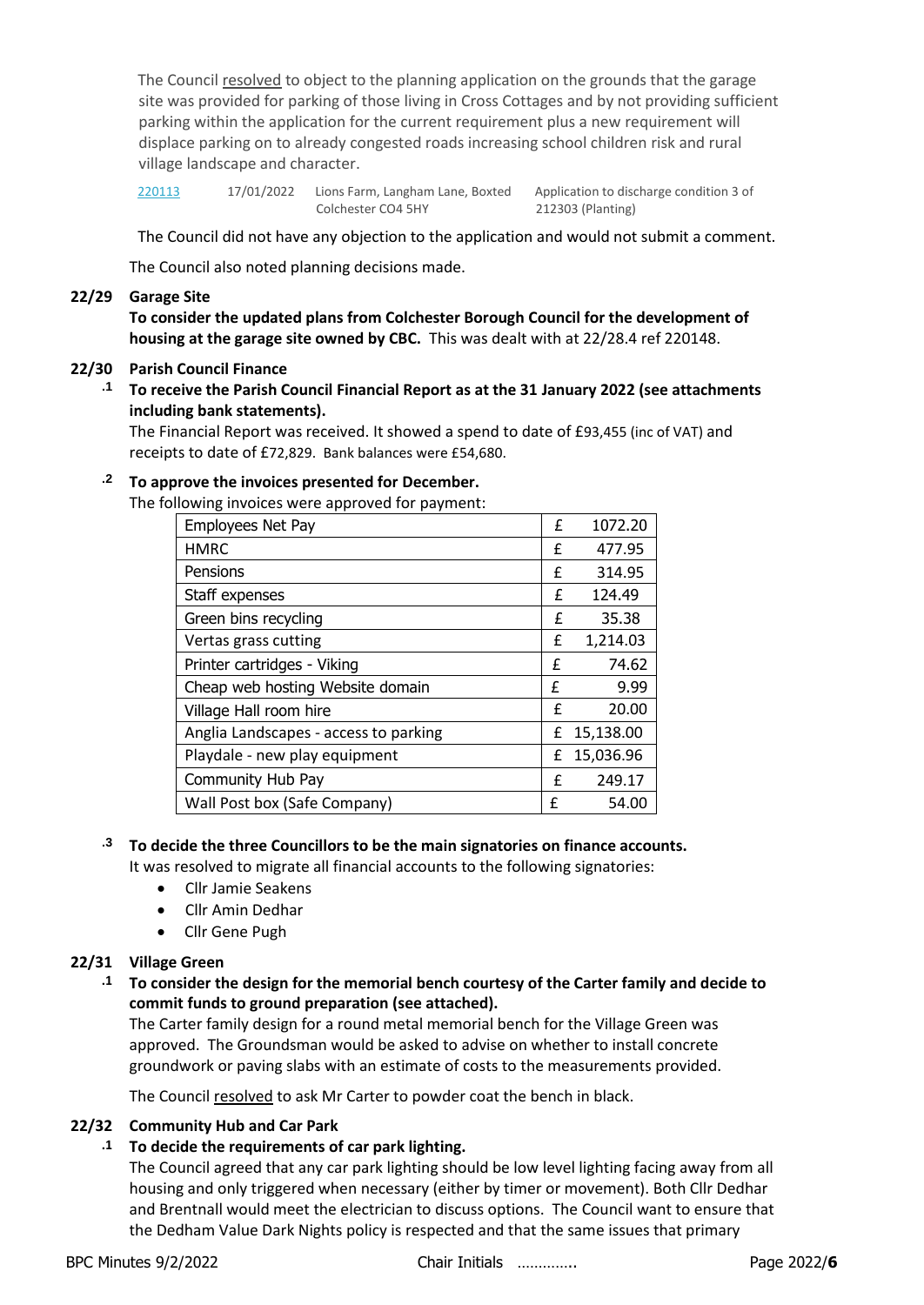school have with excessive bright lights on all night be avoided. The Council also resolved to ask the school if the lights could be altered.

**.2 To consider installing a shed behind the Hub building to replace the small shed in very poor condition. Approximate cost is £1500 and would provide storage and workspace for the groundsman.** 

The Council agreed that a replacement shed could be built behind the Community Hub Café but it should be delayed until the Community Hub refurbishment is completed.

## **22/33 Recreation Ground**

**To note the following:**

- **Installation of the access path to overflow parking made of planings**
- **The temporary siting of excavated soil until it can be moved to its final location.**
- **The repair to the children's play area fencing**
- **The installation of fencing around the outdoor gym equipment**
- **Ongoing Installation of play area equipment except for 5-aside football goals which are delayed**

These were noted.

## **22/34 Highways**

**.1 To consider a proposal, from Langham Parish Council, to share the costs and use of a portable VAS sign (see attached estimate of costs). Cost to Boxted Parish Council would be £1214 - £2428.**

The Council decided that it was premature to invest in a VAS and would wait to see the results of the traffic surveys planned through Cllr Barber (ECC Division Councillor) before considering again.

## **22/35 Allotments**

**To note that Wormell Farms are considering the approach from Boxted Council regarding possible land for allotment provision in the village.** This was noted.

#### **22/36 Annual Parish Meeting for Residents**

**To decide the date and format of the Annual Parish Meeting for residents.** It was resolved to hold the Annual Parish Meeting at 7pm on Wednesday 9<sup>th</sup> March.

## **22/37 Her Majesty's Platinum Jubilee**

**To note that Mr Shiel, St Peter's Church, is organising Boxted Jubilee events to take place on Sunday 5th June including Boxted Methodist Silver Band performance, picnic on the field, and live music.**

This was noted.

## **22/38 Policies for Review**

**To approve the policies below:**

- **Asset Register**
- **Risk Management Policy and Risk Register**
- These were approved.

#### **22/39 Clerk's Report**

- **.1 To receive the clerks report including a list of resolutions agreed at earlier Parish Council meetings and note progress to date on the following (full report - see attachment).** These were received and noted.
- **.2 To note the tasks completed by Grounds Person (see attached).** This was not available.

#### **22/40 Items for the next meeting agenda**

The following were noted:

- Boxted Public Rights of Way (PROW) survey and clearance
- Progress on Speed Surveys
- Decide how best to oversee the implementation of the S106 projects.